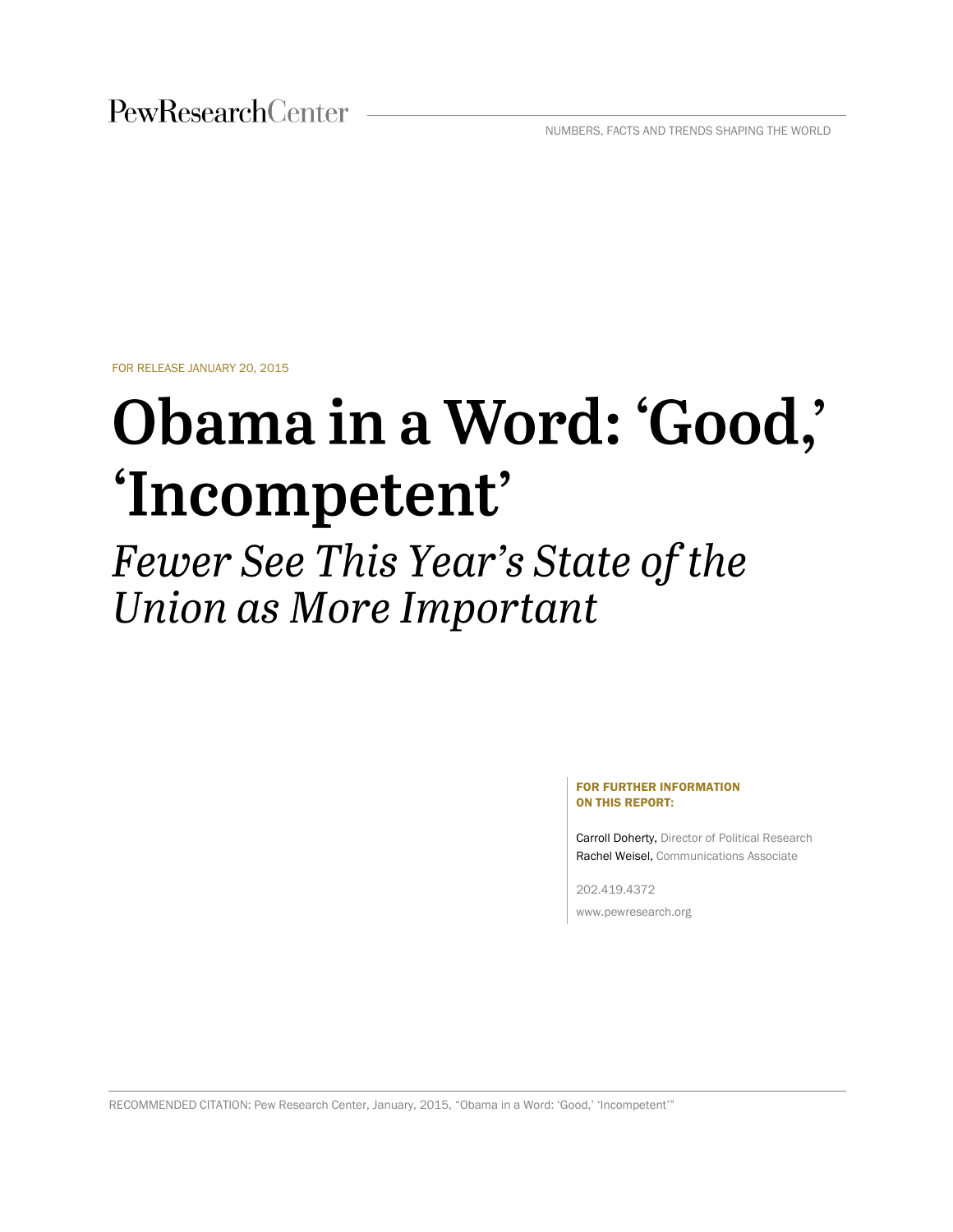## Obama in a Word: 'Good,' 'Incompetent'

Fewer See This Year's State of the Union as More Important

As public perceptions of Barack Obama have changed over the course of his presidency, so too have the words used to describe him.

The national survey by the Pew Research Center, conducted Jan. 7-11 among 1,504 adults, finds that the words *good* (35 mentions) and *incompetent* (33 mentions) are used most frequently to describe Obama. Those words also were used most often in June 2013, the last time this question was asked. This report shows the actual number of respondents mentioning each word; they are *not* percentages.

#### **What One Word Best Describes Barack Obama?** • Positive • Negative Out of 746 surveyed, number saying ...



Note: These are the numbers of respondents who offered each of the top responses. These are NOT percentages. Top responses shown; for complete list, see survey topline. Survey conducted Jan. 7-11, 2015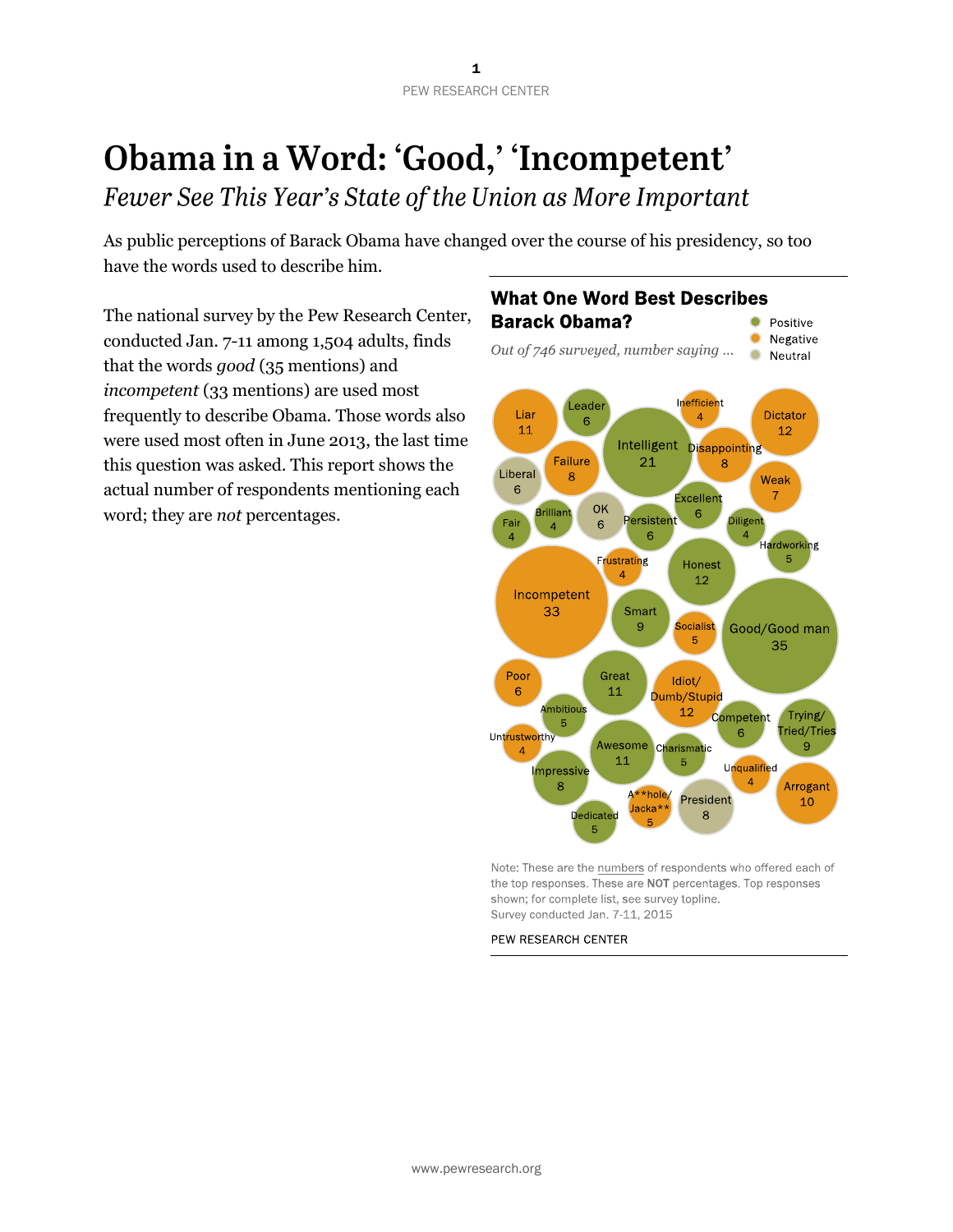However, some new words have emerged in the descriptions of Obama: Among the roughly half of respondents asked the question (N=746), *dictator* is mentioned by 12, while eight describe Obama as *impressive.* Neither word had been used in nine prior surveys asking for one-word descriptions of Obama since he became president.

And a perennial critique of Obama – *socialist* – is not as prominent on the list of descriptions as in the past; in the new survey, five respondents describe Obama as a socialist. In April 2009, when Obama was generally described in positive terms (and [his job approval](http://www.people-press.org/2015/01/14/section-1-views-of-obama-personal-traits-historical-legacy/) was much higher than it is today), *socialist* stood out among the negatives.

### Shifting Impressions of Barack Obama

| Apr<br>2009       |           | Jun<br>2013          |           | Jan<br>2015     |
|-------------------|-----------|----------------------|-----------|-----------------|
| # of responses    |           | # of responses       |           | # of responses  |
| 30 Intelligent    |           | 34 Good              |           | 35 Good         |
| 29 Good           |           | 27 Incompetent       |           | 33 Incompetent  |
| 20 Socialist      |           | 18 Honest            |           | 21 Intelligent  |
| 17 Liberal        |           | 18 Liar              |           | 12 Dictator     |
| 16 Great          |           | 17 Excellent         |           | 12 Honest       |
| 15 Confident      |           | 15 Great             |           | 12 Idiot/Stupid |
| 13 Inexperienced  |           | 15 Intelligent       |           | 11 Awesome      |
| 12 Honest         |           | 15 Socialist         |           | 11 Great        |
| 12 Trying         |           | 14 Fair              |           | 11 Liar         |
| 11 Smart          |           | 11 Leader            |           | 10 Arrogant     |
| 10 Change         |           | 11 Smart             | 9         | Smart           |
| 10 Competent      |           | 10 President         | 9         | Trying/Tries    |
| 10 Excellent      | 9         | Confident            | 8         | Disappointing   |
| 10 Spend/Spending | 9         | Inept                | 8         | Failure         |
| 9 Arrogant        | 8         | <b>Disappointing</b> | 8         | Impressive      |
| 9 Hope/Hopeful    | 8         | Hardworking          | 8         | President       |
| 8 Charismatic     | 8         | Trying/Tries         |           |                 |
| 8 Presidential    |           |                      |           |                 |
| $N = 742$         | $N = 769$ |                      | $N = 746$ |                 |

NOTE: These are the numbers of respondents who offered each of the top responses. These are **NOT** percentages. Top responses shown; for complete list, see survey topline. Survey conducted Jan. 7-11, 2015.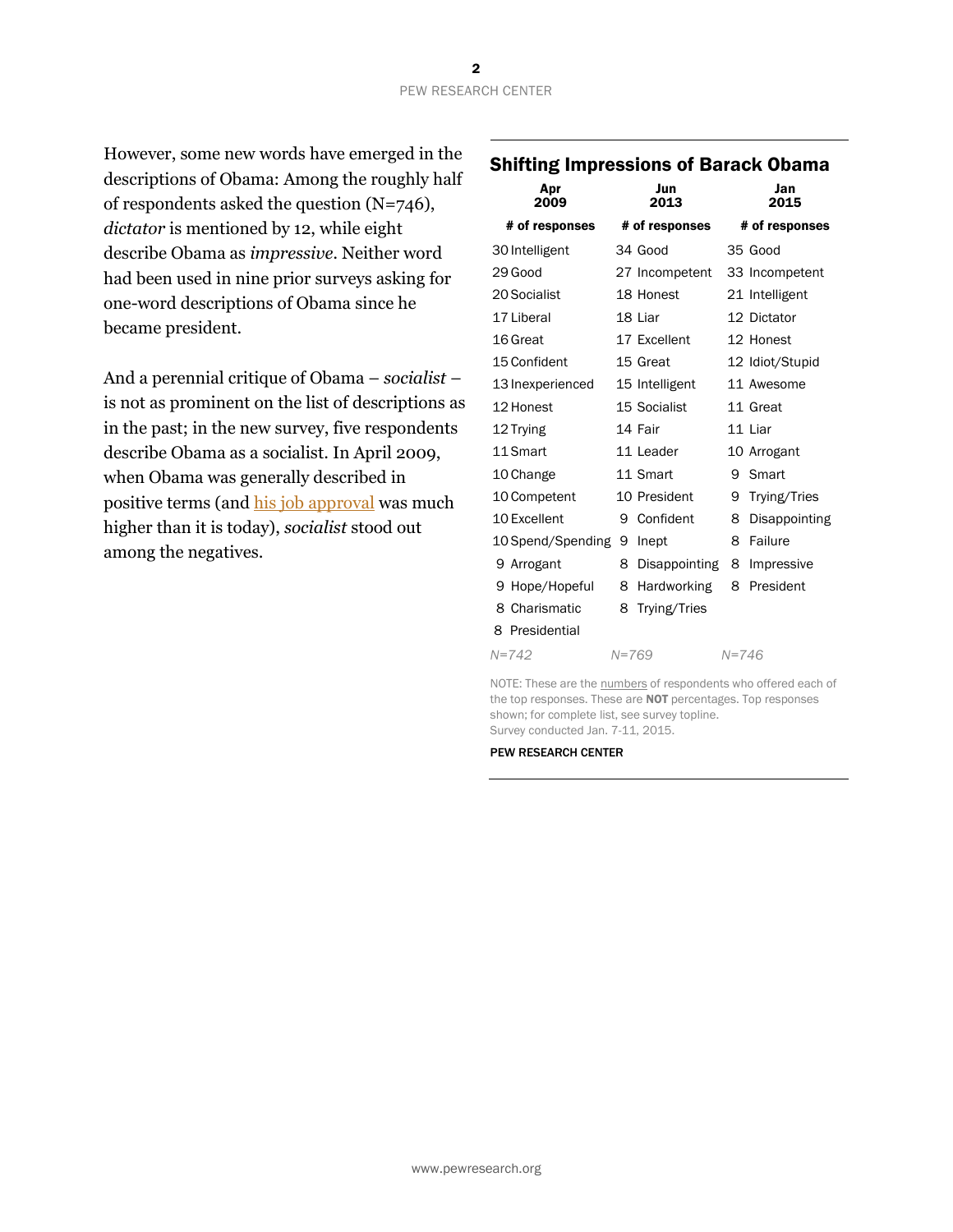Still, many of the descriptions of Obama are the same as those used in the past. Some supporters continue to point to his *intelligence* (21 mentions; another nine call him *smart)*, while opponents describe him as an *idiot* or *stupid* (12)*.* Nearly equal numbers call him *honest* (12) and a *liar* (11).

[In February 2007,](http://www.people-press.org/2007/02/15/war-support-slips-fewer-expect-a-successful-outcome/) at a comparable point in his presidency, *incompetent, arrogant* and *honest*  were frequently used descriptions of George W. Bush. Bush's approval rating was lower than Obama's (33% for Bush then, 47% for Obama today) and negative terms were used more frequently to describe him.

As Obama prepares to deliver his sixth [State of the Union,](http://www.pewresearch.org/fact-tank/2015/01/20/state-of-the-union-2015/) 24% say his speech will be more important than past addresses, while 19% say it will be less important; 52% say it is about as important as previous State of the Unions.

#### Importance of 2015 State of Union

*Compared w/ past years, this year's State of the Union address is ...*



Survey conducted Jan. 7-11, 2015. Figures may not add to 100% because of rounding.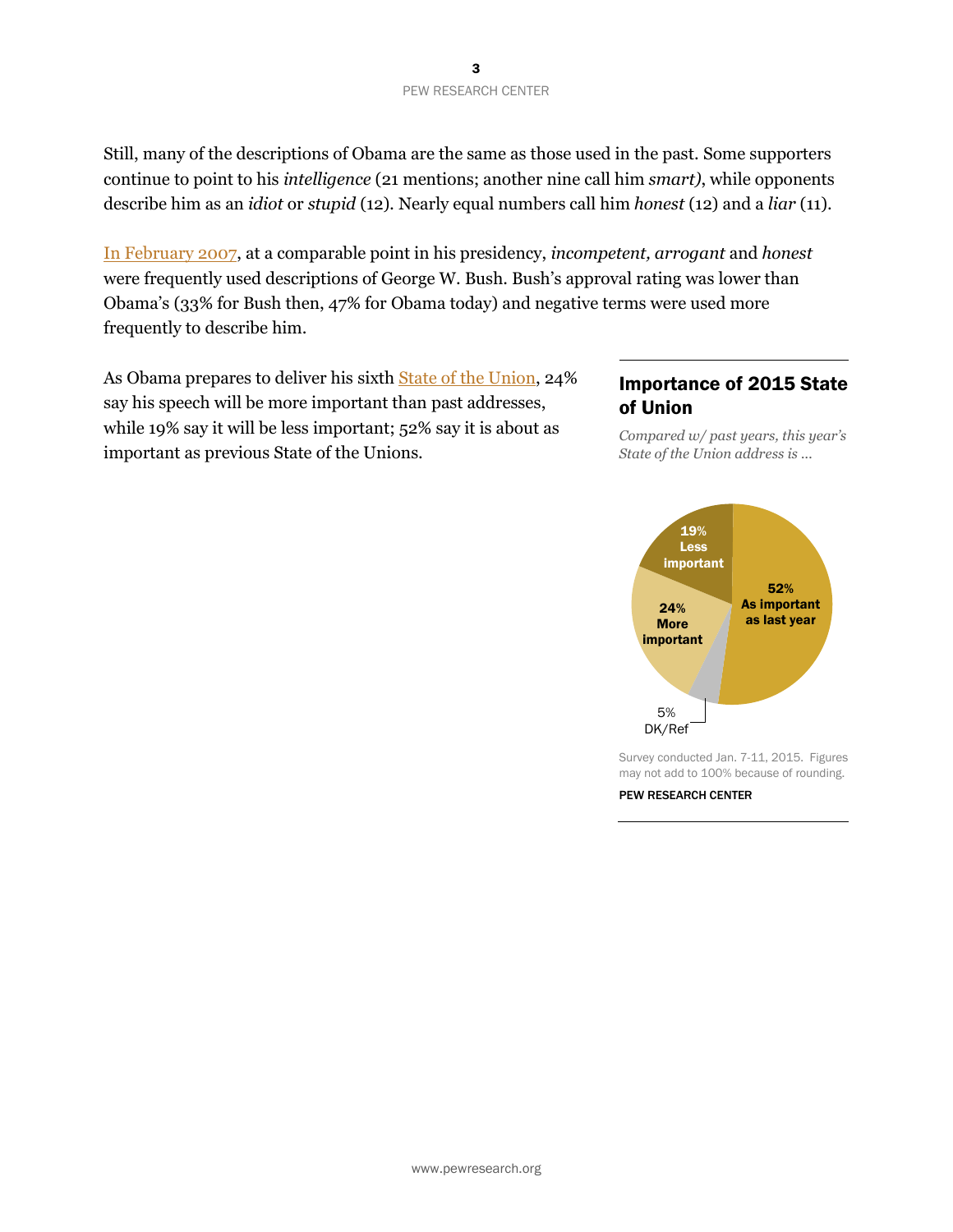Fewer view tonight's speech as more important than said that before Obama's State of the Union speeches in 2013 (32%) and 2012 (36%). And in January 2010, 39% viewed Obama's State of the

Union as more important than previous speeches.

As in past years, there are substantial partisan differences in opinions about the importance of Obama's State of the Union address. Nearly four-in-ten Democrats (37%) say this year's speech will be more important than those of previous years, compared with 20% of independents and just 13% of Republicans. By contrast, Republicans (32%) are far more likely than independents (22%) or Democrats (7%) to view Obama's speech as less important.

#### Views of Importance of State of the Union: Obama, Bush and Clinton

*Compared with past years, this year's State of the Union address is ...* 

|          | <b>More</b><br>important | Less<br>important | Same | DK/Ref     |
|----------|--------------------------|-------------------|------|------------|
| Obama    | %                        | %                 | %    | %          |
| Jan 2015 | 24                       | 19                | 52   | $5 = 100$  |
| Feb 2013 | 32                       | 15                | 43   | $9 = 100$  |
| Jan 2012 | 36                       | 14                | 46   | $5 = 100$  |
| Jan 2011 | 28                       | 11                | 53   | $8 = 100$  |
| Jan 2010 | 39                       | 9                 | 45   | $7 = 100$  |
| Bush     |                          |                   |      |            |
| Jan 2008 | 19                       | 27                | 46   | $8 = 100$  |
| Jan 2007 | 32                       | 16                | 43   | $9 = 100$  |
| Jan 2006 | 30                       | 14                | 47   | $9 = 100$  |
| Jan 2005 | 34                       | 9                 | 47   | $10 = 100$ |
| Jan 2004 | 34                       | 9                 | 49   | $8 = 100$  |
| Jan 2003 | 52                       | 6                 | 35   | $7 = 100$  |
| Jan 2002 | 54                       | 4                 | 36   | $6 = 100$  |
| Clinton  |                          |                   |      |            |
| Jan 2000 | 16                       | 22                | 53   | $9 = 100$  |
| Jan 1999 | 27                       | 16                | 51   | 6=100      |

Survey conducted Jan. 7-11, 2015. Figures may not add to 100% because of rounding.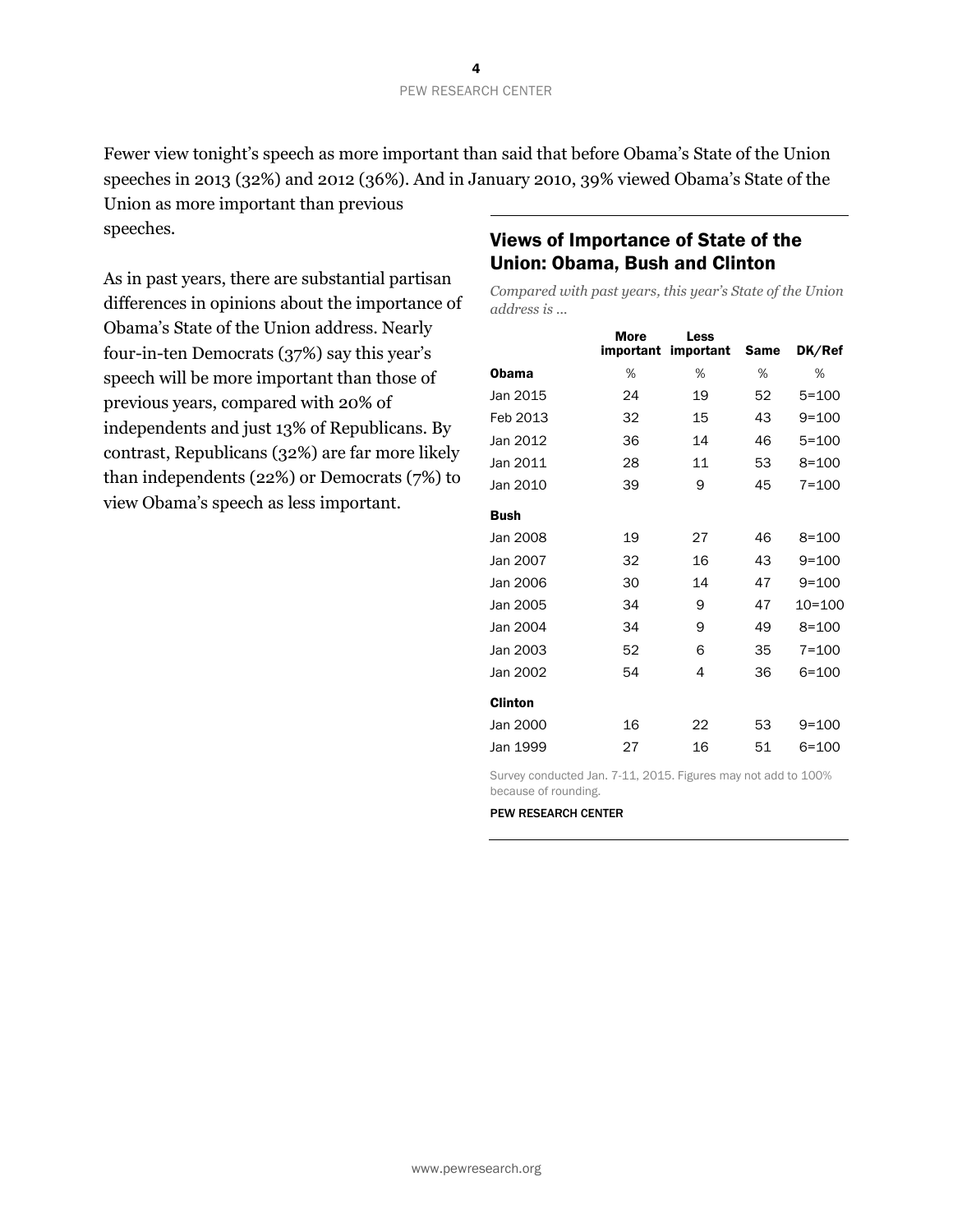## About the Survey

The analysis in this report is based on telephone interviews conducted January 7-11, 2015 among a national sample of 1,504 adults, 18 years of age or older, living in all 50 U.S. states and the District of Columbia (528 respondents were interviewed on a landline telephone, and 976 were interviewed on a cell phone, including 563 who had no landline telephone). The survey was conducted by interviewers at Princeton Data Source under the direction of Princeton Survey Research Associates International. A combination of landline and cell phone random digit dial samples were used; both samples were provided by Survey Sampling International. Interviews were conducted in English and Spanish. Respondents in the landline sample were selected by randomly asking for the youngest adult male or female who is now at home. Interviews in the cell sample were conducted with the person who answered the phone, if that person was an adult 18 years of age or older. For detailed information about our survey methodology, see http://peoplepress.org/methodology/

The combined landline and cell phone sample are weighted using an iterative technique that matches gender, age, education, race, Hispanic origin and nativity and region to parameters from the 2013 Census Bureau's American Community Survey and population density to parameters from the Decennial Census. The sample also is weighted to match current patterns of telephone status (landline only, cell phone only, or both landline and cell phone), based on extrapolations from the 2014 National Health Interview Survey. The weighting procedure also accounts for the fact that respondents with both landline and cell phones have a greater probability of being included in the combined sample and adjusts for household size among respondents with a landline phone. Sampling errors and statistical tests of significance take into account the effect of weighting.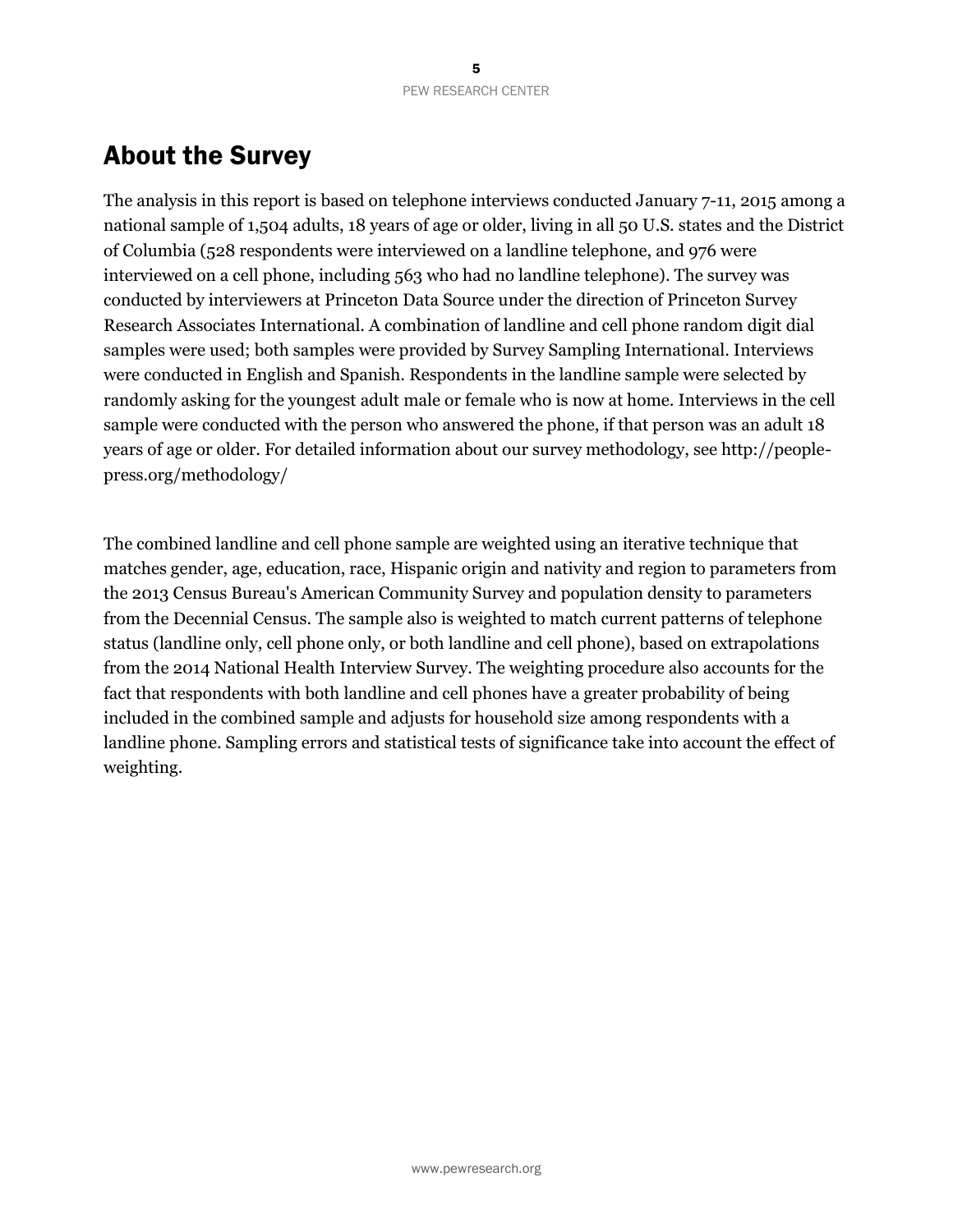| Group        | Unweighted<br>sample size | Plus or minus         |
|--------------|---------------------------|-----------------------|
| Total sample | 1.504                     | 2.9 percentage points |
| Republican   | 336                       | 6.2 percentage points |
| Democrat     | 458                       | 5.3 percentage points |
| Independent  | 647                       | 4.4 percentage points |

The following table shows the unweighted sample sizes and the error attributable to sampling that would be expected at the 95% level of confidence for different groups in the survey:

Sample sizes and sampling errors for other subgroups are available upon request.

In addition to sampling error, one should bear in mind that question wording and practical difficulties in conducting surveys can introduce error or bias into the findings of opinion polls.

© Pew Research Center, 2015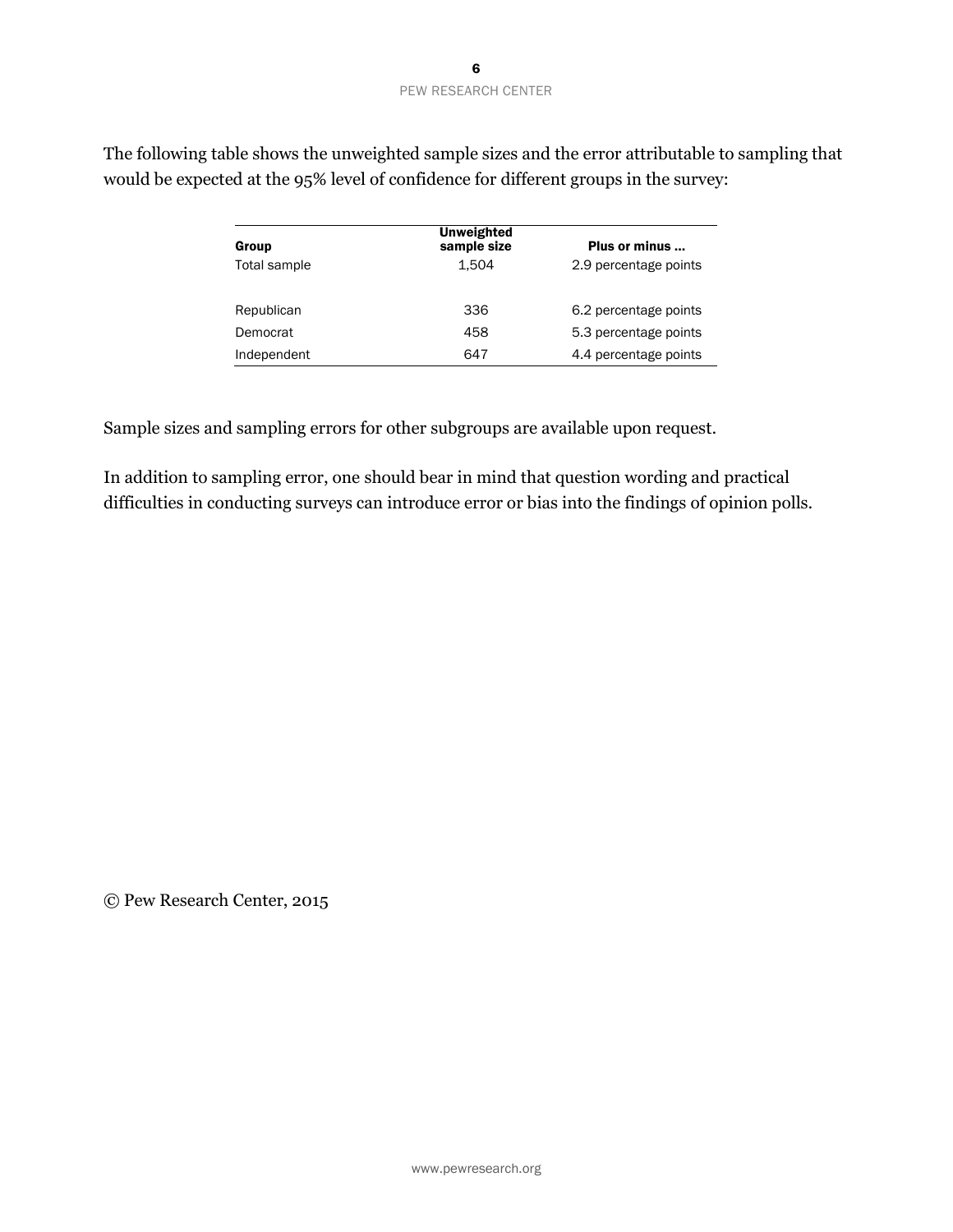#### **PEW RESEARCH CENTER JANUARY 2015 POLITICAL SURVEY FINAL TOPLINE JANUARY 7-11, 2015 N=1,504**

#### **QUESTIONS 1-2 PREVIOUSLY RELEASED**

#### **ASK FORM 2 ONLY [N=746]:**

Q.3F2 What ONE WORD best describes your impression of Barack Obama? Just the one word that best describes him. **[OPEN-END. PROBE ONCE IF RESPONDENT ANSWERS "DON'T KNOW". ACCEPT UP TO TWO RESPONSES, BUT DO NOT PROBE FOR SECOND RESPONSE]**

*NOTE: The numbers listed represent the number of respondents who offered each response; the numbers are not percentages. Unique responses of three or less are not listed.*

|                                       | Jan 7-11, 2015          |
|---------------------------------------|-------------------------|
| 35                                    | Good/Good man           |
| 33                                    | Incompetent             |
| $\overline{21}$                       | Intelligent             |
| 12                                    | Dictator                |
| 12                                    | Honest                  |
| 12                                    | Idiot/Dumb/Stupid       |
| 11                                    | Awesome                 |
| 11                                    | Great                   |
| $\overline{11}$                       | Liar                    |
| 10                                    | Arrogant                |
| 9                                     | Smart                   |
| 9                                     | Trying/Tried/Tries      |
| 8                                     | Disappointing           |
| 8<br>8                                | Failure                 |
|                                       | Impressive<br>President |
| $\begin{array}{c} 8 \\ 7 \end{array}$ | Weak                    |
| 6                                     | Competent               |
| 6                                     | Excellent               |
| 6                                     | Leader                  |
| 6                                     | Liberal                 |
| 6                                     | ΟK                      |
| 6                                     | Persistent              |
|                                       | Poor                    |
|                                       | Ambitious               |
| 6555555                               | A**hole/Jacka**         |
|                                       | Charismatic             |
|                                       |                         |
|                                       | Dedicated               |
|                                       | Hardworking             |
|                                       | Socialist               |
| $\overline{4}$                        | <b>Brilliant</b>        |
| 4                                     | Diligent                |
| 4                                     | Fair                    |
| 4                                     | Frustrating             |
| 4                                     | Inefficient             |
| 4                                     | Unqualified             |
|                                       |                         |

|                   |                     |                                  | are not percentages. Unique responses of three or less are not listed. |                |                        |
|-------------------|---------------------|----------------------------------|------------------------------------------------------------------------|----------------|------------------------|
|                   | Jan 7-11, 2015      |                                  | Jun 12-16, 2013                                                        |                | Aug 31-Sep 3, 2012     |
| 35                | Good/Good man       | 34                               | Good/Good man                                                          | 38             | Good/Good man/Go       |
| 33                | Incompetent         | 27                               | Incompetent                                                            | 30             | Trying/Tried/Tries     |
| $\overline{21}$   | Intelligent         | 18                               | Honest                                                                 | 27             | President              |
| 12                | Dictator            | 18                               | Liar                                                                   | 25             | Failed/Failure         |
| $12 \overline{ }$ | Honest              | 17                               | Excellent                                                              | 24             | Incompetent            |
| 12                | Idiot/Dumb/Stupid   | 15                               | Great                                                                  | 21             | Great/Greater          |
| 11                | Awesome             | 15                               | Intelligent                                                            | 17             | Honest/Honesty         |
| 11                | Great               | 15                               | Socialist                                                              | 17             | Intelligent            |
| 11                | Liar                | 14                               | Fair                                                                   | 14             | Disappointing          |
| 10                | Arrogant            | 11                               | Leader                                                                 | 14             | Liar                   |
| 9                 | Smart               | 11                               | Smart                                                                  | 13             | Socialist              |
| 9                 | Trying/Tried/Tries  | 10                               | President                                                              | 12             | Leader                 |
| 8                 | Disappointing       | 9                                | Confident                                                              | 12             | Loser                  |
| 8                 | Failure             | 9                                | Inept                                                                  | 11             | Like him/Likeable      |
| 8                 | Impressive          | 8                                | Disappointing                                                          | 11             | OK.                    |
| 8                 | President           | 8                                | Hard worker/Hardworking                                                | 10             | Nice                   |
| 7                 | Weak                | 8                                | Trying/Tries                                                           | 8              | Arrogant               |
| 6                 | Competent           | $\overline{7}$<br>$\overline{7}$ | Caring                                                                 | 8              | Excellent              |
| 6<br>6            | Excellent<br>Leader | $\overline{7}$                   | Dishonest<br>Idiot                                                     | 7<br>7         | <b>Bad</b><br>Idiot    |
| 6                 | Liberal             | 6                                |                                                                        | $\overline{7}$ | Trustworthy            |
|                   |                     |                                  | Arrogant                                                               |                |                        |
| 6                 | OK                  | 6<br>6                           | Dedicated<br>Failure                                                   | 6<br>6         | Awesome<br><b>Best</b> |
| 6                 | Persistent          |                                  |                                                                        |                |                        |
| 6                 | Poor                | 6                                | Fake                                                                   | 6              | Charismatic            |
| 5                 | Ambitious           | 6                                | Liberal                                                                | 6              | Competent              |
| 5                 | A**hole/Jacka**     | 6                                | OK                                                                     | 6              | Fantastic              |
| 5                 | Charismatic         | 5                                | Fantastic                                                              | 6              | Sh**/Horse sh**        |
| 5                 | Dedicated           | 5                                | Inexperienced                                                          | 6              | Sincere                |
| 5                 | Hardworking         | 4                                | Charismatic                                                            | 5              | Alright                |
| 5                 | Socialist           | 4                                | Competent                                                              | 5              | Capable                |
| 4                 | <b>Brilliant</b>    | 4                                | Integrity                                                              | 5              | Deceitful/Deceiving    |
| 4                 | Diligent            | 4                                | Interesting                                                            | 5              | Dedicated              |
| 4                 | Fair                | 4                                | Mediocre                                                               | 5              | Fair                   |
| 4                 | Frustrating         | $\overline{4}$                   | Poor                                                                   | 5              | Favorable              |
| 4                 | Inefficient         | $\overline{\mathbf{4}}$          | Puppet                                                                 | 5              | Fine                   |
| 4                 | Unqualified         | 4                                | Untruthful                                                             | 5              | Inexperienced          |
| 4                 | Untrustworthy       |                                  |                                                                        | 5              | Joke                   |
|                   |                     |                                  | $N = 769$                                                              | 5              | Presidential           |
|                   | $N = 746$           |                                  |                                                                        | 5              | Sorry                  |
|                   |                     |                                  |                                                                        |                |                        |

Aug 31-Sep 3, 2012 Aug 31-Sep 3, 2012 34 Good/Good man 38 Good/Good man/Good job 4 Clueless<br>27 Incompetent 30 Trving/Tried/Tries 4 Confident Trying/Tried/Tries 4 21 Intelligent 18 Honest 27 President 4 Courageous 18 Liar 18 Dishonest 25 Failed/Failure 18 A Dishonest 17 Excellent 24 Incompetent 4 Dislike/Don't like 15 Great 15 Creat/Greater 21 Great/Greater 15 Australian 4 Ignorant 15 Intelligent 17 Honest/Honesty 14 Ineffective/Ineffectual 11 Great 15 Socialist 17 Intelligent 4 Inept 14 Fair 14 Disappointing 14 Theresting 10 Arrogant 11 Leader 14 Liar 14 Liar 14 Lousy 9 Smart 11 Smart 13 Socialist 4 Not good 9 Trying/Tried/Tries 10 President 12 Leader 4 Positive 8 Disappointing 5 9 Confident 5 12 Loser 5 12 Hoster 4 Scary 9 Inept 11 Like him/Likeable 4 Smart 8 Impressive 8 Disappointing 11 OK 4 Stinks/Sucks 8 President 8 Hard worker/Hardworking 10 Nice 4 Wonderful 8 Trying/Tries 8 Arrogant 4 Selfish/Self-centered 6 Excellent 7 Dishonest 7 Bad *N=1,008* Presidential

- 
- 
- 5 Terrible
- 4 A\*\*hole/Jacka\*\*
- **Black**

- 
- 
- 
- 
-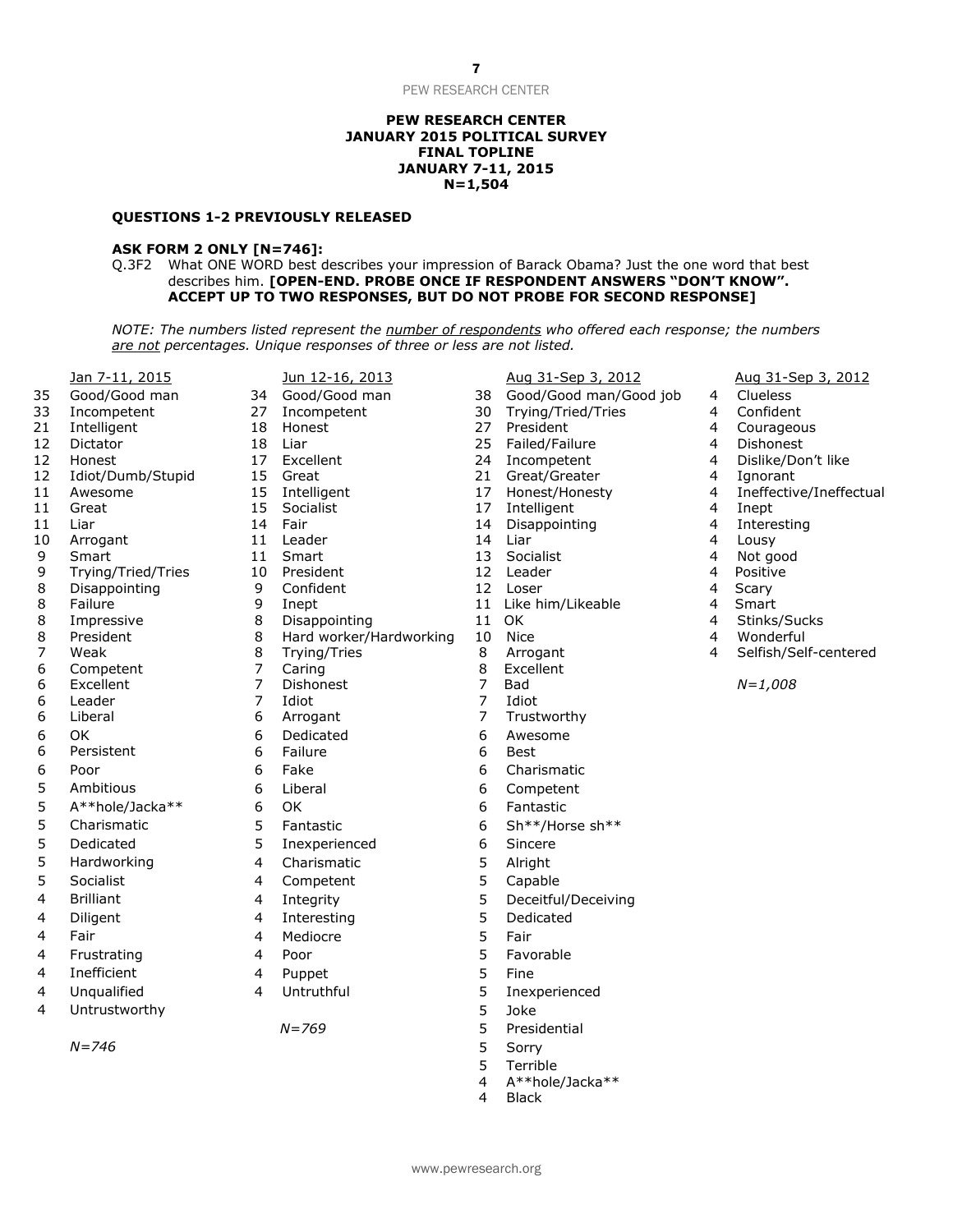#### **Q3.F2 CONTINUED…**

|    | Jan 11-16, 2012  |    | Jan 5-9, 2011       |    | January, 2010  |             | Mid-April, 2009 <sup>1</sup> |
|----|------------------|----|---------------------|----|----------------|-------------|------------------------------|
| 24 | Good             | 30 | Good                | 25 | Intelligent    | 30          | Intelligent                  |
| 21 | Incompetent      | 25 | Trying              | 21 | Inexperienced  | 29          | Good                         |
| 19 | Intelligent      | 20 | Socialist           | 21 | Trying         | 20          | Socialist                    |
| 17 | Socialist        | 19 | Inexperienced       | 18 | Good           | 17          | Liberal                      |
| 16 | Honest           | 16 | Incompetent         | 15 | Socialist      | 16          | Great                        |
| 16 | Trying           | 14 | Great               | 12 | Honest         | 15          | Confident                    |
| 15 | Disappointing    | 13 | Intelligent         |    | 12 Unqualified | 13          | Inexperienced                |
| 11 | Smart            | 13 | Leader              | 11 | Arrogant       | 12          | Honest                       |
| 10 | Unqualified      | 12 | Liar                | 11 | Fair           | 12          | Trying                       |
| 9  | Inexperienced    | 11 | Strong              | 11 | Incompetent    | 11          | Smart                        |
| 8  | Failure          | 11 | Smart               | 10 | Confident      | 10          | Change                       |
| 8  | Great            | 10 | Determined          | 10 | Different      | 10          | Competent                    |
| 8  | Leader           | 10 | Liberal             | 10 | Strong         | 10          | Excellent                    |
| 7  | Hardworking      | 9  | Disappointing       | 8  | Change         | 10          | Spender/Spending             |
| 7  | President        | 9  | Honest              | 8  | Great          | 9           | Arrogant                     |
| 7  | Sincere          | 9  | Idiot               | 7  | OK             | $\mathsf 9$ | Hope/Hopeful                 |
| 7  | <b>Sucks</b>     | 8  | President           | 7  | Smart          | 8           | Charismatic                  |
| 6  | Arrogant         | 7  | Capable             | 6  | Capable        | 8           | President/Presidential       |
| 6  | <b>Bad</b>       | 7  | Fair                | 6  | Disappointing  | 7           | Different                    |
| 6  | Competent        | 6  | Alright             | 6  | Excellent      | 7           | Leader                       |
| 6  | Determined       | 6  | Excellent           | 6  | Fake           | 5           | Caring/Cares                 |
| 6  | Hopeful          | 6  | <b>OK</b>           | 6  | Leader         | 5           | Determined                   |
| 6  | Inept            | 5  | Deceitful/Deceptive | 6  | Liar           | 5           | Efficient                    |
| 6  | Weak             | 5  | Talker              | 5  | Charismatic    | 5           | Strong                       |
| 5  | <b>Brilliant</b> | 5  | Unqualified         | 5  | Communist      | 5           | Young                        |
| 5  | Capable          | 4  | Arrogant            | 5  | Idiot          | 4           | Ambitious                    |
| 5  | Courageous       | 4  | Dynamic             | 5  | Liberal        | 4           | Awesome                      |
| 5  | Excellent        | 4  | Hope/Hopeful        | 5  | President      | 4           | Capable                      |
| 5  | Fair             | 4  | Naïve               | 4  | Clueless       | 4           | Impressed                    |
| 5  | Ineffective      | 4  | Personable          | 4  | Competent      | 4           | Incompetent                  |
| 5  | Fake             | 4  | Puppet              | 4  | Dedicated      | 4           | Integrity                    |
| 4  | Awesome          | 4  | Weak                | 4  | Determined     | 4           | Naïve                        |
| 4  | Change           |    |                     | 4  | Dishonest      | 4           | Politician                   |
| 4  | Confused         |    | $N = 766$           | 4  | Hopeful        |             |                              |
| 4  | Mediocre         |    |                     | 4  | Integrity      |             | $N = 742$                    |
| 4  | OK               |    |                     | 4  | Young          |             |                              |
| 4  | Untrustworthy    |    |                     |    |                |             |                              |
|    |                  |    |                     |    | $N = 740$      |             |                              |

*N=748*

#### **QUESTIONS 4F1-5F2 PREVIOUSLY RELEASED**

## **ASK ALL:**<br>Q.6 As

As you may know, Barack Obama will give his annual State of the Union address this month... Do you consider this year's State of the Union address to be MORE important than past years', LESS important, or about as important as past years'?

|                              | More<br>important | Less<br>important | Same | (VOL.)<br>DK/Ref |
|------------------------------|-------------------|-------------------|------|------------------|
| <b>Obama</b>                 |                   |                   |      |                  |
| Jan 7-11, 2015               | 24                | 19                | 52   | 5                |
| Feb 7-10, 2013               | 32                | 15                | 43   | q                |
| Jan 11-16, 2012              | 36                | 14                | 46   |                  |
| Jan 20-23, 2011 <sup>2</sup> | 28                | 11                | 53   | 8                |

 Full trend not shown; question was also asked in February 2008, April 2008, September 2008, February 2009 and August 2010.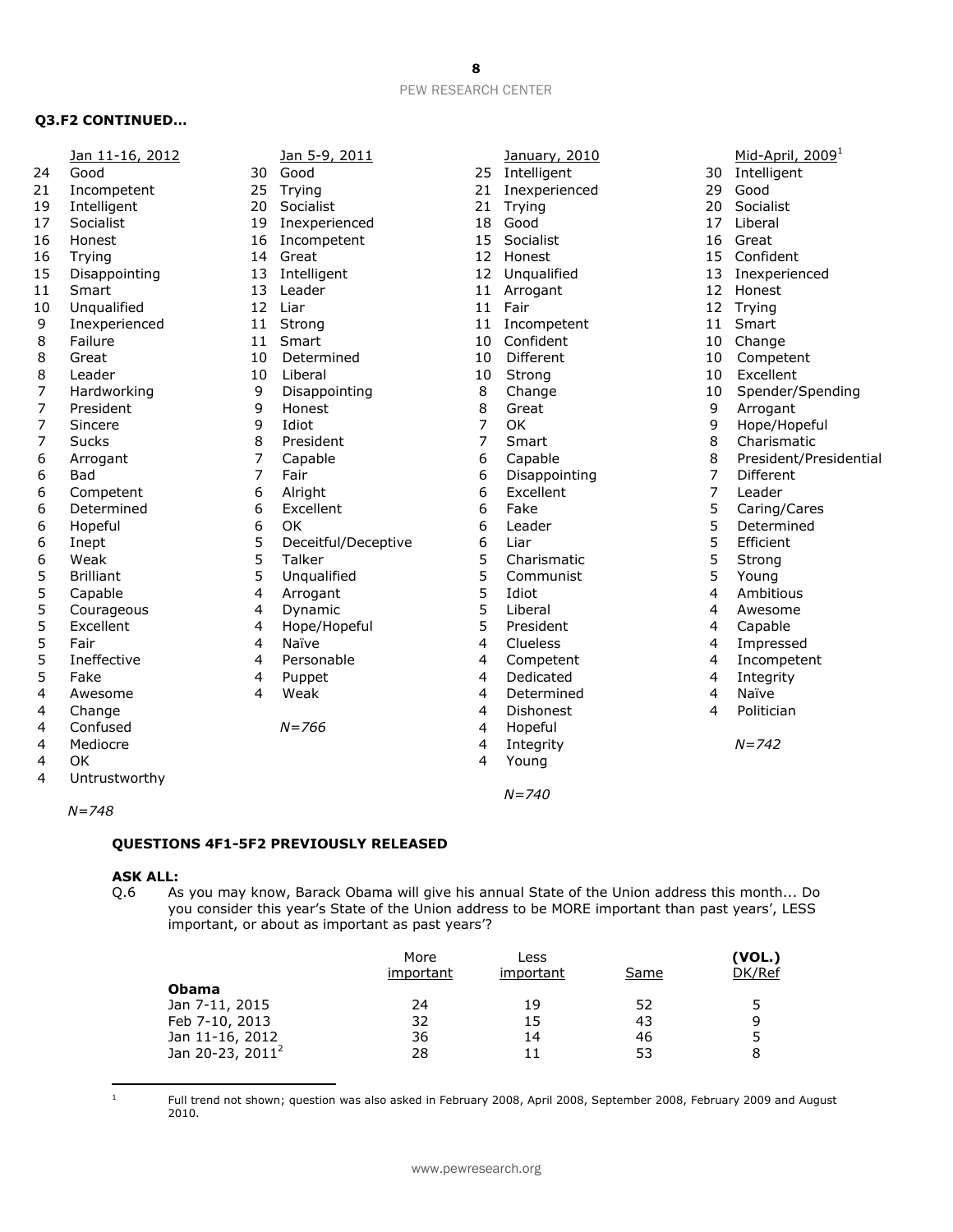#### **Q.6 CONTINUED...**

|                   | More      | Less      |             | (VOL.) |
|-------------------|-----------|-----------|-------------|--------|
|                   | important | important | <u>Same</u> | DK/Ref |
| Jan 6-10, 2010    | 39        | 9         | 45          |        |
| Bush              |           |           |             |        |
| January, 2008     | 19        | 27        | 46          | 8      |
| January, 2007     | 32        | 16        | 43          |        |
| January, 2006     | 30        | 14        | 47          | 9      |
| January, 2005     | 34        | 9         | 47          | 10     |
| Mid-January, 2004 | 34        | 9         | 49          | 8      |
| January, 2003     | 52        | 6         | 35          |        |
| January, 2002     | 54        | 4         | 36          | 6      |
| <b>Clinton</b>    |           |           |             |        |
| January, 2000     | 16        | 22        | 53          |        |
| January, 1999     | 27        | 16        | 51          | 6      |

#### **QUESTIONS 7, 10, 12A-12B, 14-16, 20-24, 30-38, 50-51, 54-55, 61-66 PREVIOUSLY RELEASED**

#### **NO QUESTIONS 8-9, 11, 13, 17-19, 25-29, 39-49, 52-53, 56-60, 67-68**

#### **QUESTIONS 12CF1-12JF2 HELD FOR FUTURE RELEASE**

#### **ASK ALL:**

PARTY In politics TODAY, do you consider yourself a Republican, Democrat, or independent?

**ASK IF INDEP/NO PREF/OTHER/DK/REF (PARTY=3,4,5,9):**<br>PARTYLN As of today do you lean more to the Republican Pa

As of today do you lean more to the Republican Party or more to the Democratic Party?

|                      |            |          |                        | (VOL.)                  | (VOL.)       |                |      |      |
|----------------------|------------|----------|------------------------|-------------------------|--------------|----------------|------|------|
|                      |            |          |                        | <b>No</b>               | Other        | (VOL.)         | Lean | Lean |
|                      | Republican | Democrat | Independent preference |                         | party        | DK/Ref         | Rep  | Dem  |
| Jan 7-11, 2015       | 21         | 30       | 44                     | 3                       | 1            | 1              | 19   | 18   |
| Dec 3-7, 2014        | 24         | 31       | 39                     | 3                       | 1            | 2              | 17   | 17   |
| Nov 6-9, 2014        | 27         | 32       | 36                     | $\overline{2}$          | $\ast$       | $\mathbf{1}$   | 15   | 16   |
| Oct 15-20, 2014      | 24         | 33       | 38                     | $\overline{\mathbf{4}}$ | $\ast$       | $\mathbf{1}$   | 13   | 17   |
| Sep 2-9, 2014        | 24         | 33       | 38                     | 3                       | 1            | $\overline{2}$ | 15   | 15   |
| Aug 20-24, 2014      | 24         | 31       | 37                     | 4                       | $\mathbf{1}$ | $\overline{4}$ | 15   | 16   |
| Jul 8-14, 2014       | 25         | 34       | 37                     | $\overline{c}$          | $\mathbf{1}$ | 1              | 16   | 15   |
| Apr 23-27, 2014      | 24         | 30       | 41                     | $\overline{2}$          | $\mathbf{1}$ | $\overline{2}$ | 18   | 17   |
| Jan 23-Mar 16, 2014  | 22         | 31       | 41                     | 3                       | $\mathbf{1}$ | $\overline{2}$ | 17   | 17   |
| Feb 14-23, 2014      | 22         | 32       | 39                     | $\overline{\mathbf{4}}$ | $\mathbf{1}$ | $\overline{2}$ | 14   | 17   |
| Jan 15-19, 2014      | 21         | 31       | 41                     | 3                       | $\mathbf{1}$ | $\overline{2}$ | 18   | 16   |
| <b>Yearly Totals</b> |            |          |                        |                         |              |                |      |      |
| 2014                 | 23.2       | 31.5     | 39.5                   | 3.1                     | .7           | 2.0            | 16.2 | 16.5 |
| 2013                 | 23.9       | 32.1     | 38.3                   | 2.9                     | .5           | 2.2            | 16.0 | 16.0 |
| 2012                 | 24.7       | 32.6     | 36.4                   | 3.1                     | $.5\,$       | 2.7            | 14.4 | 16.1 |
| 2011                 | 24.3       | 32.3     | 37.4                   | 3.1                     | .4           | 2.5            | 15.7 | 15.6 |
| 2010                 | 25.2       | 32.7     | 35.2                   | 3.6                     | .4           | 2.8            | 14.5 | 14.1 |
| 2009                 | 23.9       | 34.4     | 35.1                   | 3.4                     | .4           | 2.8            | 13.1 | 15.7 |
| 2008                 | 25.7       | 36.0     | 31.5                   | 3.6                     | .3           | 3.0            | 10.6 | 15.2 |
| 2007                 | 25.3       | 32.9     | 34.1                   | 4.3                     | .4           | 2.9            | 10.9 | 17.0 |
| 2006                 | 27.8       | 33.1     | 30.9                   | 4.4                     | .3           | 3.4            | 10.5 | 15.1 |
| 2005                 | 29.3       | 32.8     | 30.2                   | 4.5                     | .3           | 2.8            | 10.3 | 14.9 |
| 2004                 | 30.0       | 33.5     | 29.5                   | 3.8                     | .4           | 3.0            | 11.7 | 13.4 |
| 2003                 | 30.3       | 31.5     | 30.5                   | 4.8                     | .5           | 2.5            | 12.0 | 12.6 |
| 2002                 | 30.4       | 31.4     | 29.8                   | 5.0                     | .7           | 2.7            | 12.4 | 11.6 |
| 2001                 | 29.0       | 33.2     | 29.5                   | 5.2                     | .6           | 2.6            | 11.9 | 11.6 |
| 2001 Post-Sept 11    | 30.9       | 31.8     | 27.9                   | 5.2                     | .6           | 3.6            | 11.7 | 9.4  |
| 2001 Pre-Sept 11     | 27.3       | 34.4     | 30.9                   | 5.1                     | .6           | 1.7            | 12.1 | 13.5 |
| 2000                 | 28.0       | 33.4     | 29.1                   | 5.5                     | .5           | 3.6            | 11.6 | 11.7 |

  $\overline{2}$ 

In 1999-2007 and 2010-2011, question began "Now thinking about Barack Obama's/George W. Bush's/Bill Clinton's upcoming State of the Union address …." In 2008, 2012 and 2013 question began "As you may know, George W. Bush/Barack Obama will give his annual State of the Union address in a few weeks …."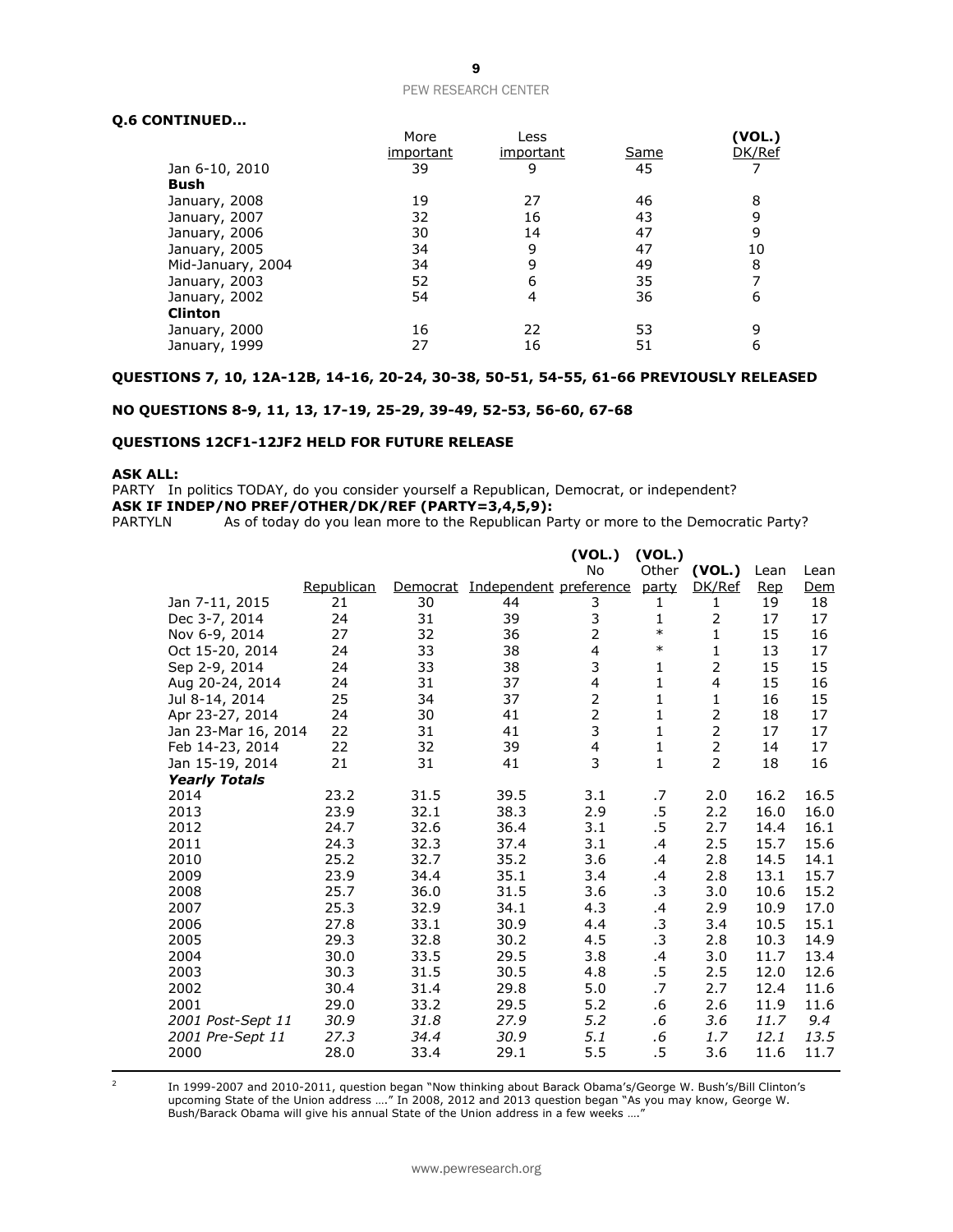#### **PARTY/PARTYLN CONTINUED...**

|            |          |      | (VOL.)   | (VOL.)                 |        |            |            |
|------------|----------|------|----------|------------------------|--------|------------|------------|
|            |          |      | No       | Other                  | (VOL.) | Lean       | Lean       |
| Republican | Democrat |      |          | party                  | DK/Ref | <b>Rep</b> | <u>Dem</u> |
| 26.6       | 33.5     | 33.7 | 3.9      | .5                     | 1.9    | 13.0       | 14.5       |
| 27.9       | 33.7     | 31.1 | 4.6      | .4                     | 2.3    | 11.6       | 13.1       |
| 28.0       | 33.4     | 32.0 | 4.0      | .4                     | 2.3    | 12.2       | 14.1       |
| 28.9       | 33.9     | 31.8 | 3.0      | .4                     | 2.0    | 12.1       | 14.9       |
| 31.6       | 30.0     | 33.7 | 2.4      | .6                     | 1.3    | 15.1       | 13.5       |
| 30.1       | 31.5     | 33.5 | 1.3      | $- -$                  | 3.6    | 13.7       | 12.2       |
| 27.4       | 33.6     | 34.2 | 4.4      | 1.5                    | 2.9    | 11.5       | 14.9       |
| 27.6       | 33.7     | 34.7 | 1.5      | 0                      | 2.5    | 12.6       | 16.5       |
| 30.9       | 31.4     | 33.2 | $\Omega$ | 1.4                    | 3.0    | 14.7       | 10.8       |
| 30.9       | 33.2     | 29.3 | 1.2      | 1.9                    | 3.4    | 12.4       | 11.3       |
| 33         | 33       | 34   | --       | --                     | --     | --         |            |
| 26         | 35       | 39   |          |                        |        |            |            |
|            |          |      |          | Independent preference |        |            |            |

#### **QUESTIONS REPJOB-DEMJOB PREVIOUSLY RELEASED**

## **ASK ALL:**<br>TEAPARTY2

From what you know, do you agree or disagree with the Tea Party movement, or don't you have an opinion either way?

|                          |              |                 |            | (VOL.)         |                         | Not       |
|--------------------------|--------------|-----------------|------------|----------------|-------------------------|-----------|
|                          |              |                 | No opinion | Haven't        | (VOL.)                  | heard of/ |
|                          | <u>Agree</u> | <u>Disagree</u> | either way | heard of       | <b>Refused</b>          | <u>DК</u> |
| Jan 7-11, 2015           | 17           | 27              | 52         | 2              | 1                       | $- -$     |
| Jan 23-Mar 16, 2014      | 18           | 28              | 51         | 1              | 2                       |           |
| Oct 9-13, 2013           | 19           | 32              | 46         | 2              | $\overline{2}$          |           |
| Jul 17-21, 2013          | 18           | 25              | 52         | 4              | 1                       |           |
| Jun 12-16, 2013          | 22           | 29              | 46         | 2              | 2                       |           |
| May 23-26, 2013          | 17           | 20              | 56         | 3              | $\overline{\mathbf{4}}$ |           |
| Feb 14-17, 2013          | 19           | 26              | 52         | $\overline{2}$ | 1                       |           |
| Dec 5-9, 2012            | 18           | 29              | 50         | $\overline{2}$ | $\mathbf{1}$            |           |
| Oct 31-Nov 3, 2012 (RVs) | 19           | 29              | 47         | 1              | 3                       |           |
| Oct 4-7, 2012            | 19           | 25              | 52         | 2              | $\overline{2}$          |           |
| Sep 12-16, 2012          | 18           | 26              | 53         | $\overline{2}$ | $\overline{2}$          |           |
| Jul 16-26, 2012          | 16           | 27              | 54         | 2              | 1                       |           |
| Jun 28-Jul 9, 2012       | 19           | 27              | 49         | 3              | $\overline{2}$          |           |
| Jun 7-17, 2012           | 21           | 25              | 52         | 2              | 1                       |           |
| May 9-Jun 3, 2012        | 16           | 25              | 54         | $\overline{2}$ | 3                       |           |
| Apr 4-15, 2012           | 20           | 26              | 50         | 3              | $\overline{2}$          |           |
| Mar 7-11, 2012           | 19           | 29              | 48         | $\overline{2}$ | $\overline{2}$          |           |
| Feb 8-12, 2012           | 18           | 25              | 53         | $\overline{2}$ | $\overline{c}$          |           |
| Jan 11-16, 2012          | 20           | 24              | 52         | 2              | $\overline{2}$          |           |
| Jan 4-8, 2012            | 18           | 25              | 52         | $\overline{2}$ | 3                       |           |
| Dec 7-11, 2011           | 19           | 27              | 50         | 2              | $\overline{2}$          |           |
| Nov 9-14, 2011           | 20           | 27              | 51         | 1              | 1                       |           |
| Sep 22-Oct 4, 2011       | 19           | 27              | 51         | $\overline{2}$ | 1                       |           |
| Aug 17-21, 2011          | 20           | 27              | 50         | 1              | $\mathbf{1}$            |           |
| Jul 20-24, 2011          | 20           | 24              | 53         | $\mathbf{1}$   | 1                       |           |
| Jun 15-19, 2011          | 20           | 26              | 50         | 3              | 2                       |           |
| May 25-30, 2011          | 18           | 23              | 54         | $\overline{2}$ | $\overline{2}$          |           |
| Mar 30-Apr 3, 2011       | 22           | 29              | 47         | 1              | 1                       |           |
| Mar 8-14, 2011           | 19           | 25              | 54         | 1              | 1                       |           |
| Feb 22-Mar 1, 2011       | 20           | 25              | 52         | 2              | $\overline{2}$          |           |
| Feb 2-7, $20113$         | 22           | 22              | 53         | 2              | 2                       |           |

 3

In the February 2-7, 2011, survey and before, question read "…do you strongly agree, agree, disagree or strongly disagree with the Tea Party movement…" In October 2010 and earlier, question was asked only of those who had heard or read a lot or a little about the Tea Party. In May 2010 through October 2010, it was described as: "the Tea Party movement that has been involved in campaigns and protests in the U.S. over the past year." In March 2010 it was described as "the Tea Party protests that have taken place in the U.S. over the past year."